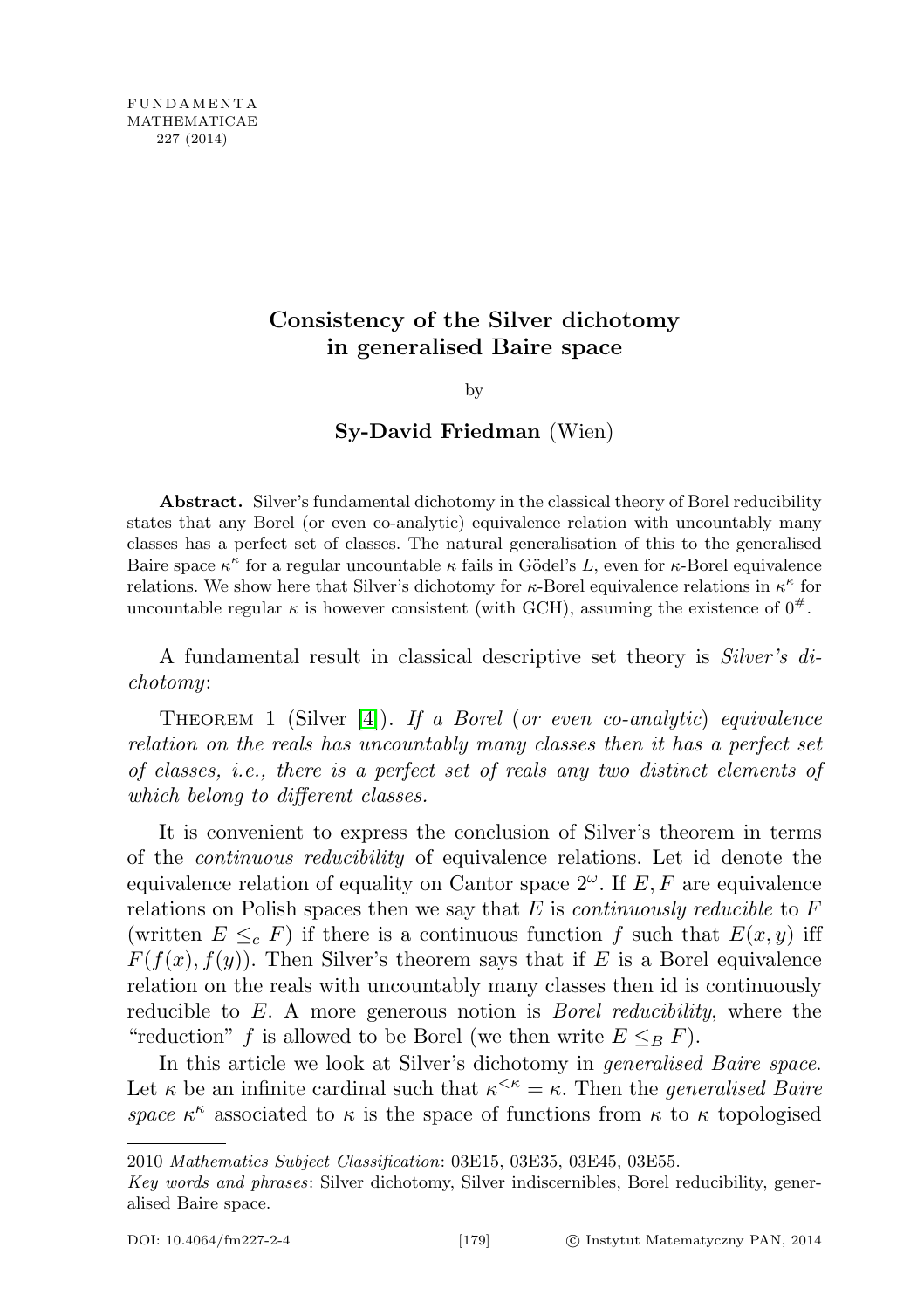with basic open sets of the form

$$
N_{\sigma} = \{ f : \kappa \to \kappa \mid f \text{ extends } \sigma \}
$$

where  $\sigma$  belongs to  $\kappa^{\leq \kappa}$ . Our hypothesis on  $\kappa$  implies that this gives a basis for the topology of size  $\kappa$ . Borel sets in this space, the  $\kappa$ -Borel sets, are obtained by closing the collection of basic open sets under unions and intersections of size  $\kappa$ . We get closure under complements using the fact that the complement of a basic open set is the union of at most  $\kappa$  basic open sets. A function from generalised Baire space to itself is  $\kappa$ -Borel if the pre-image under this function of any basic open set is  $\kappa$ -Borel. And the *generalised Cantor space*  $2^{\kappa}$  associated to  $\kappa$  is the closed subspace of  $\kappa^{\kappa}$ consisting of those functions which map  $\kappa$  to 2. As in the classical setting we have the corresponding notions of  $\kappa$ -continuous and  $\kappa$ -Borel reducibility (again written as  $\leq_c$ ,  $\leq_B$ , respectively) of equivalence relations on spaces like  $2^{\kappa}$  or  $\kappa^{\kappa}$  which are equipped with a notion of Borel set.

As in the classical case, the reducibility of  $id_{\kappa}$  (the equality relation on  $2^{\kappa}$ ) to an equivalence relation  $E$  on  $\kappa^{\kappa}$  can be reformulated as a statement about perfect sets. We say that  $X \subseteq \kappa^{\kappa}$  is  $\kappa$ -perfect if X consists of the  $\kappa$ -branches [T] through a subtree T of  $\kappa^{\leq \kappa}$  which is  $\leq \kappa$ -closed and has the property that every node can be extended to a splitting node.

<span id="page-1-0"></span>PROPOSITION 2. Suppose that E is an equivalence relation on  $\kappa^{\kappa}$ . Then id<sub>κ</sub> is κ-Borel reducible to E iff id<sub>κ</sub> is κ-continuously reducible to E iff there is a  $\kappa$ -perfect set  $X \subseteq \kappa^{\kappa}$  any two distinct elements of which belong to different classes of E.

*Proof.* Given  $X = [T]$  as above we obtain an order-preserving injection from  $2^{<\kappa}$  into the set of splitting nodes of T; this induces a  $\kappa$ -continuous  $\sigma: 2^{\kappa} \to [T]$  which reduces id<sub>κ</sub> to E. Conversely, if f is a  $\kappa$ -Borel function that reduces id<sub>κ</sub> to E then f is  $\kappa$ -continuous on a  $\kappa$ -comeager set (i.e. a set whose complement is contained in the union of  $\kappa$  closed sets, each with an empty interior) and this  $\kappa$ -comeager set contains a  $\kappa$ -perfect set; we can thin out this  $\kappa$ -perfect set to a  $\kappa$ -perfect subset whose f-image is the desired  $\kappa$ -perfect set X.

Now we ask:

PROBLEM 3. Does Silver's dichotomy hold for generalised Baire space  $\kappa^{\kappa}$ ? That is, if a  $\kappa$ -Borel equivalence relation E on  $\kappa^{\kappa}$  has more than  $\kappa$  classes, is there a  $\kappa$ -continuous reduction of  $id_{\kappa}$  on  $2^{\kappa}$  to  $E$ ?

The answer is negative in Gödel's  $L$ , in a strong sense.

<span id="page-1-1"></span>THEOREM 4 (SDF–Hyttinen–Kulikov [\[1,](#page-7-1) [2\]](#page-7-2)). Assume that  $V = L$ . Then Silver's dichotomy fails in generalised Baire space for all uncountable regular  $\kappa$ : There are  $\kappa$ -Borel equivalence relations with more than  $\kappa$  classes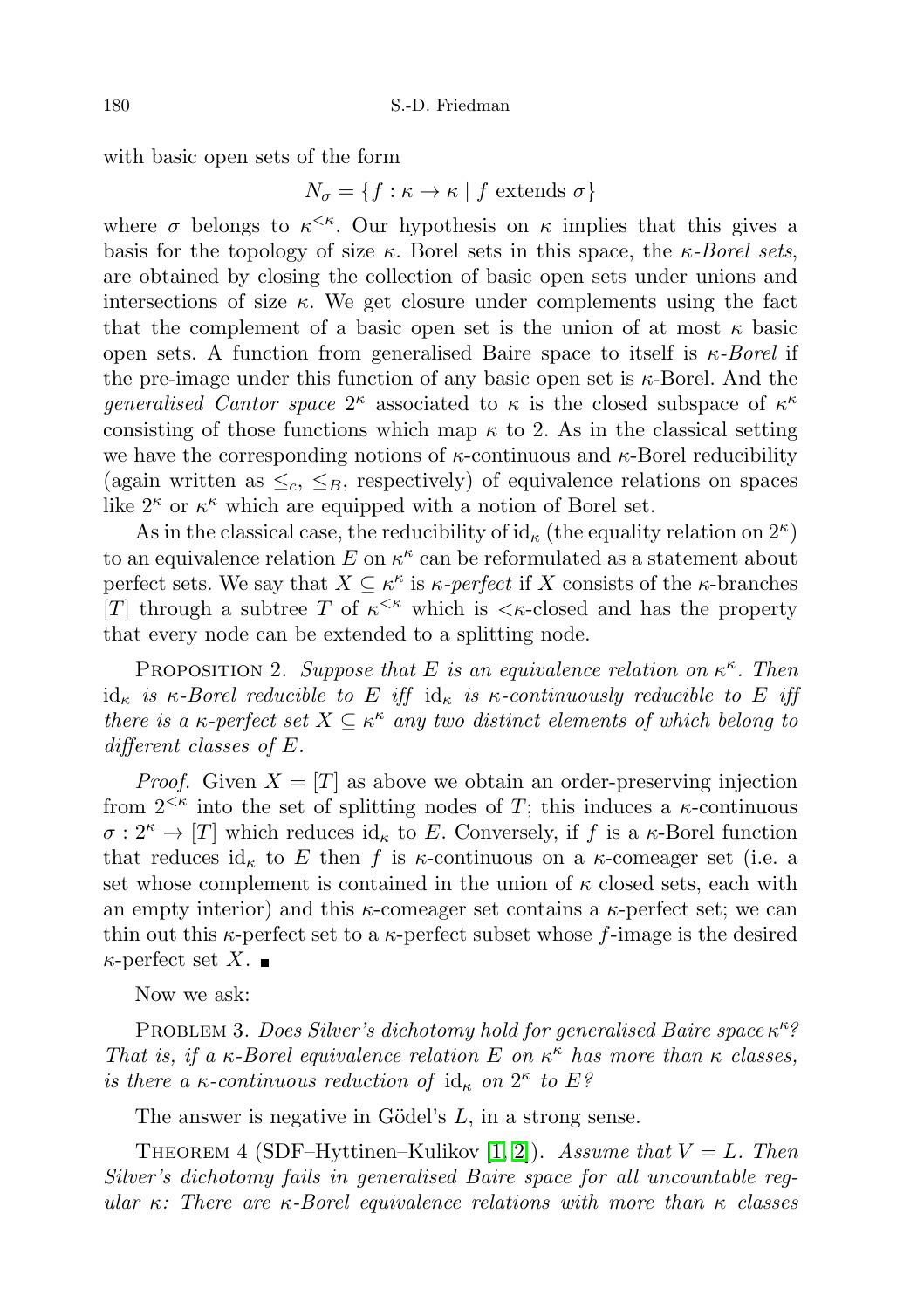which lie strictly below  $id_{\kappa}$  as well as a family of  $2^{\kappa}$   $\kappa$ -Borel equivalence relations including  $id_{\kappa}$  which are pairwise  $\leq_B$ -incomparable. If  $\kappa$  is inaccessible then there is a family of  $2^{\kappa}$  k-Borel equivalence relations which are pairwise  $\leq_B$ -incomparable and  $\leq_B$ -below id<sub> $\kappa$ </sub>.

The problem with Silver's dichotomy in L derives from the existence of weak  $\kappa$ -Kurepa trees on a regular cardinal  $\kappa$ . These are trees T of height κ with more than κ branches of length κ such that every node of T splits and the  $\alpha$ th level of T has size at most card $(\alpha)$  for stationary-many ordinals  $\alpha < \kappa$ . We say that T is  $\kappa$ -Kurepa if "stationary-many ordinals" can be replaced by "all infinite ordinals".

<span id="page-2-0"></span>LEMMA 5. Suppose  $V = L$  and  $\kappa$  is regular and uncountable. Then there exists a weak  $\kappa$ -Kurepa tree on  $\kappa$ . If  $\kappa$  is a successor cardinal then there is a κ-Kurepa tree on κ.

*Proof.* Our tree will be a subtree of the binary tree  $2^{<\kappa}$ . For singular  $\alpha < \kappa$  let  $\beta(\alpha)$  be the least limit ordinal  $\beta > \alpha$  such that  $\alpha$  is singular in  $L_{\beta}$ .

First assume that  $\kappa$  is inaccessible. Then T consists of all  $\sigma \in 2^{<\kappa}$  such that:

(\*) For singular cardinals  $\alpha \leq |\sigma|$  of cofinality  $\omega$ ,  $\sigma|\alpha$  belongs to  $L_{\beta(\alpha)}$ .

Any node of  $T$  can be extended to nodes in  $T$  of any greater length (just add 0's). And any node of T of length  $\alpha$  splits into two nodes in T of length  $\alpha + 1$ , so the  $\alpha$ th splitting level consists of nodes of length  $\alpha$ . It follows that the  $\alpha$ th splitting level of T has size at most card $(\alpha)$  for  $\alpha$  a singular cardinal of cofinality  $\omega$ .

MAIN CLAIM. The tree T has  $\kappa^+$  branches.

*Proof.* For a limit ordinal  $\beta$  between  $\kappa$  and  $\kappa^+$  we say that  $\beta$  is critical if some subset of  $\kappa$  is definable over  $L_{\beta}$  but not an element of  $L_{\beta}$ . The set of critical ordinals is cofinal in  $\kappa^+$ , and for critical  $\beta$  the Skolem hull of  $\kappa$ in  $L_\beta$  is all of  $L_\beta$ .

Now for each critical  $\beta$  define

 $C_{\beta} = {\alpha < \kappa \mid \text{the Skolem hull of } \alpha \text{ in } L_{\beta}}$ 

contains no ordinals between  $\alpha$  and  $\kappa$ .

Then  $C_\beta$  is a club in  $\kappa$  for each critical  $\beta$  and moreover if  $\beta_0 < \beta_1$  are both critical then sufficiently large elements of  $C_{\beta_1}$  are limit points of  $C_{\beta_0}$ ; this is because  $\beta_0$  is an element of the Skolem hull of  $\alpha$  in  $L_{\beta_1}$  for a large enough  $\alpha$ and therefore so is  $C_{\beta_0}$ .

In particular the  $C_\beta$ 's for critical  $\beta$  are distinct. Now we claim that each  $C_\beta$  is a branch through T. For this we need only check that if  $\alpha < \kappa$  is a singular cardinal of cofinality  $\omega$  then  $C_{\beta} \cap \alpha$  belongs to  $L_{\beta(\alpha)}$ . This is clear if  $\alpha$  does not belong to  $C_{\beta}$ , for then  $C_{\beta} \cap \alpha$  is bounded in  $\alpha$  and therefore is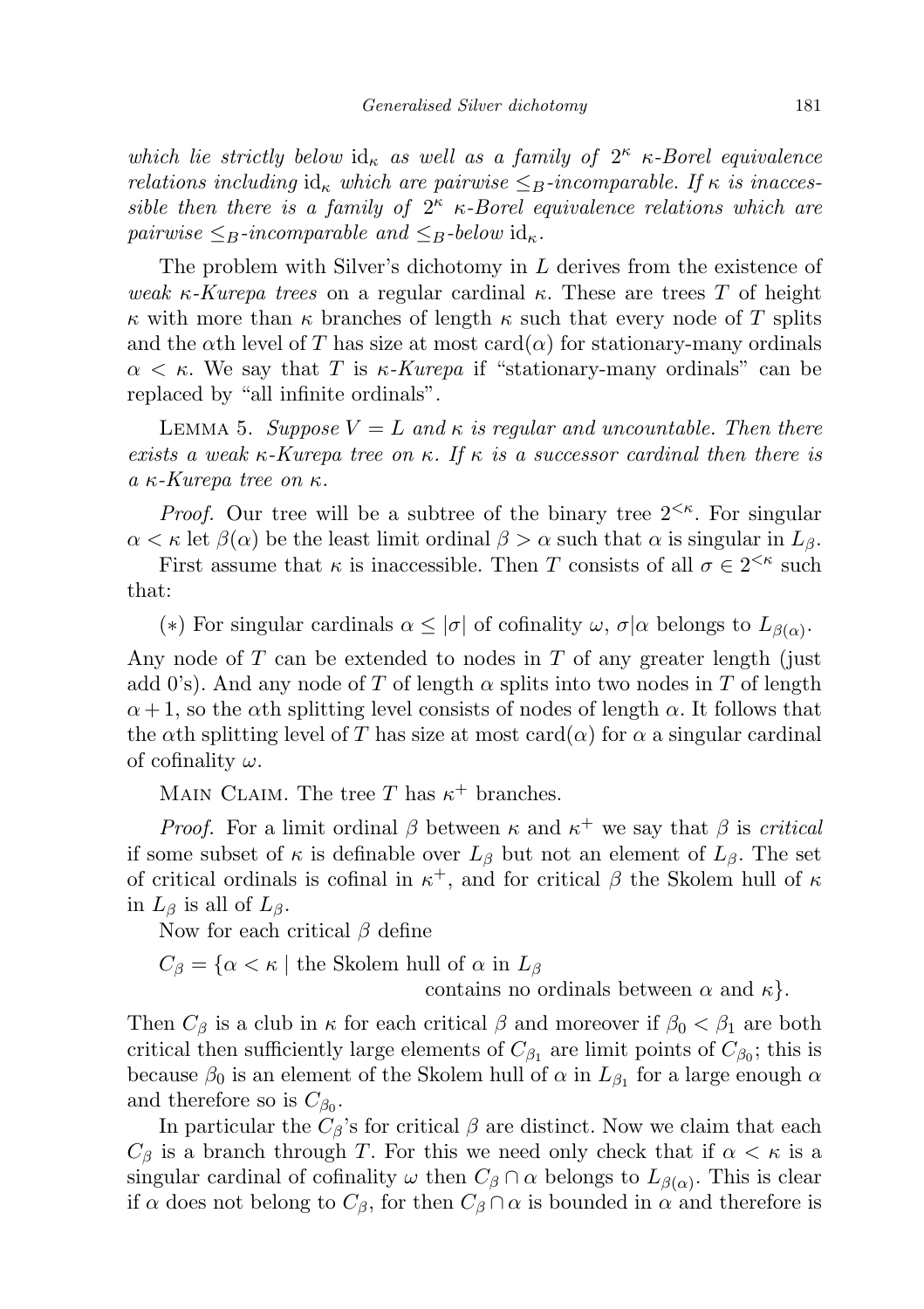an element of  $L_{\alpha}$ . Otherwise note that  $C_{\beta} \cap \alpha$  is definable over  $L_{\bar{\beta}+1}$  where  $L_{\bar{\beta}}$  is the transitive collapse of the Skolem hull of  $\alpha$  in  $L_{\beta}$ ; as  $\alpha$  is regular in  $L_{\bar{\beta}}$ , it follows that  $\bar{\beta}$  is less than  $\beta(\alpha)$ , so  $C_{\beta} \cap \alpha$  is an element of  $L_{\beta(\alpha)}$ , as desired.

The case of a successor cardinal  $\kappa$  is similar, except one can now obtain a  $\kappa$ -Kurepa tree on  $\kappa$  as all sufficiently large  $\alpha < \kappa$  are singular. This proves the Main Claim and therefore Lemma [5.](#page-2-0)

Now note that if T is weak  $\kappa$ -Kurepa then there can be no  $\kappa$ -continuous injection from  $2^{\kappa}$  into  $[T]$ , the set of  $\kappa$ -branches through T: If  $\kappa$  is inaccessible then this would yield a club of  $\alpha < \kappa$  such that the  $\alpha$ th level of T has  $2^{\alpha}$ nodes, and if  $\kappa = \gamma^+$ , it would yield an  $\alpha < \kappa$  such that T has  $2^{\gamma} = \kappa$  nodes on level  $\alpha$ . In fact there cannot be such an injection which is  $\kappa$ -Borel by Proposition [2.](#page-1-0)

Now to give an indication why Theorem [4](#page-1-1) is true, define  $xE_T y$  iff x, y are not branches through T or  $x = y$ . Then  $E_T$  is a  $\kappa$ -Borel equivalence relation with  $\kappa^+$  classes, yet id<sub> $\kappa$ </sub> cannot  $\kappa$ -Borel reduce to  $E_T$  for the reasons given above. Thus Silver's dichotomy fails at all uncountable regular cardinals in L. And  $E_T$  is  $\kappa$ -Borel reducible to id<sub> $\kappa$ </sub> via the reduction that sends each branch of T to itself and the non-branches of T to some fixed non-branch of T.

On the other hand, Silver [\[3\]](#page-7-3) also showed that it is possible to get rid of  $\kappa$ -Kurepa trees on a regular cardinal  $\kappa$  using an inaccessible above  $\kappa$ : If  $\lambda > \kappa$ is inaccessible and a Lévy collapse is performed to make  $\lambda$  into  $\kappa^+$  (where the conditions are partial functions p of size less than  $\kappa$  from  $\lambda \times \kappa$  to  $\lambda$  so that  $p(\alpha, \beta) < \alpha$  for  $(\alpha, \beta)$  in  $Dom(p)$  then in the generic extension there are no  $\kappa$ -Kurepa trees on  $\kappa$ . In fact, there are not even any weak  $\kappa$ -Kurepa trees on  $\kappa$  in Silver's model. This suggests that a model like Silver's may obey the Silver dichotomy for  $\kappa^{\kappa}$ , provided  $\lambda$  is chosen appropriately. Our main theorem states that this is indeed the case.

To gain further insight into the problem we next consider the following ZFC-provable negative result. A relation on  $(\kappa^{\kappa})^n$  is  $\Sigma_1^1$  if it is the projection of a  $\kappa$ -Borel relation B on  $(\kappa^{\kappa})^n \times \kappa^{\kappa}$ , i.e. equal to  $\{(x_0, \ldots, x_{n-1})$  $(x_0, \ldots, x_{n-1}, x_n) \in B$  for some  $x_n$ ; it is  $\Delta_1^1$  if both itself and its complement are  $\Sigma_1^1$ .

THEOREM 6. Let  $\kappa$  be regular and uncountable. Then there is a  $\Delta_1^1$  equivalence relation E with  $\kappa^+$  classes such that  $\mathrm{id}_{\kappa}$  is not  $\kappa$ -Borel reducible to E. So the Silver dichotomy provably fails for  $\Delta_1^1$  equivalence relations on  $\kappa^{\kappa}$ .

*Proof.* The relation is  $xE^{\text{rank}}y$  iff x, y do not code wellorders or x, y code wellorders of the same length. This has exactly  $\kappa^+$  classes. It is  $\Delta_1^1$  because the assumption that  $\kappa$  is uncountable and regular implies that wellfound-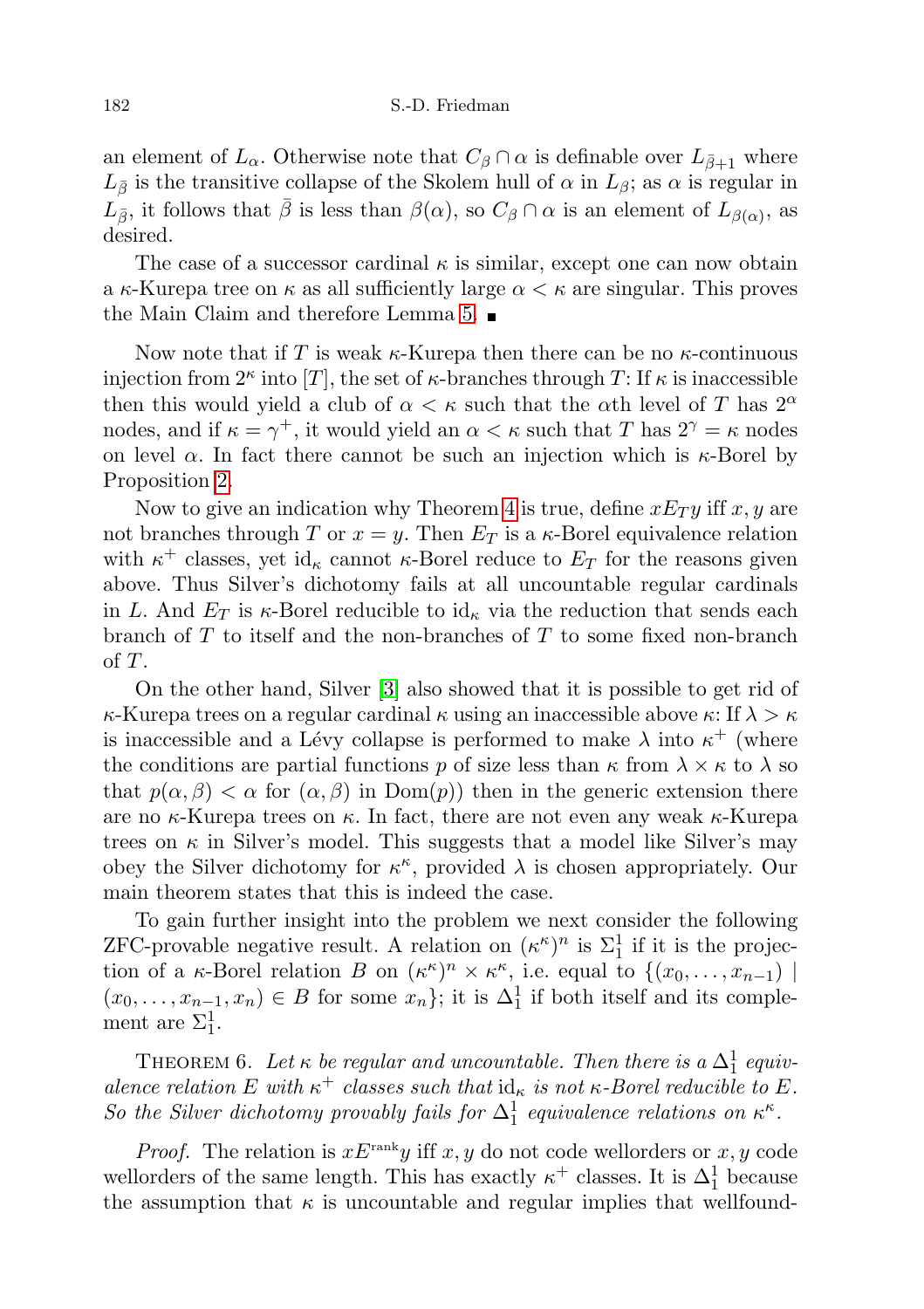edness for linear orders of  $\kappa$  is  $\Delta_1^1$  (it is even closed). Suppose T were a  $\kappa$ -perfect tree whose distinct  $\kappa$ -branches were  $E^{\text{rank}}$ -inequivalent. Now let x be a generic branch through T (treating T as a version of  $\kappa$ -Cohen forcing), and let  $p \in T$  be a condition forcing that x codes a wellorder of some rank  $\alpha < \kappa^+$ . Then any sufficiently generic branch through T extending p codes a wellorder of rank  $\alpha$ , which contradicts the fact that there are distinct such branches in  $V$ .

So a first step toward obtaining the consistency of Silver's dichotomy for  $\kappa^{\kappa}$  is the following:

THEOREM 7. Assume  $\kappa^{\leq \kappa} = \kappa$ . Then the relation E<sup>rank</sup> of the previous theorem is not κ-Borel.

*Proof.* For  $\alpha < \kappa^+$  let  $\mathcal{L}_{\alpha}$  denote the forcing to Lévy collapse  $\alpha$  to  $\kappa$ (a condition is a function from an ordinal less than  $\kappa$  into  $\alpha$ ). If  $g : \kappa \to \alpha$ is  $\mathcal{L}_{\alpha}$ -generic then  $g^*$  denotes the subset of  $\kappa$  defined by  $i \in g^*$  iff  $g((i)_0) \leq$  $g((i)_1)$  where  $i \mapsto ((i)_0,(i)_1)$  is a bijection between  $\kappa$  and  $\kappa \times \kappa$ .

By induction on  $\kappa$ -Borel rank we show that if B is  $\kappa$ -Borel then there is a club C in  $\kappa^+$  such that

(\*) For  $\alpha \leq \beta$  in C of cofinality  $\kappa$  and  $(p_0, p_1)$  a condition in  $\mathcal{L}_{\alpha} \times \mathcal{L}_{\alpha}$ ,  $(p_0, p_1)$  forces that  $(g_0^*, g_1^*)$  belongs to B in the forcing  $\mathcal{L}_{\alpha} \times \mathcal{L}_{\alpha}$  iff it forces this in the forcing  $\mathcal{L}_{\alpha} \times \mathcal{L}_{\beta}$ .

If  $B = U(\sigma_0) \times U(\sigma_1)$  is a basic open set then we may take C to consist of all ordinals greater than  $\kappa$  in  $\kappa^+$ . This is because for any  $\alpha \leq \beta$ , if  $(p_0, p_1)$ belongs to  $\mathcal{L}_{\alpha}\times\mathcal{L}_{\beta}$  then  $(p_0, p_1)$   $\mathcal{L}_{\alpha}\times\mathcal{L}_{\beta}$ -forces  $(g_0^*, g_1^*) \in B$  exactly if  $(p_0^*, p_1^*)$ extends  $(\sigma_0, \sigma_1)$  where  $p_0^*$  is the set of i such that  $(i)_0$ ,  $(i)_1$  are in the domain of  $p_0$  and  $p_0((i)_0) \leq p_0((i)_1)$  (similarly for  $p_1^*$ ); this is independent of the pair  $\alpha, \beta$ .

Inductively, suppose that B is the intersection of  $\kappa$ -Borel sets  $B_i$ ,  $i < \kappa$ , of smaller  $\kappa$ -Borel rank. By intersecting clubs obtained by applying (\*) to the  $B_i$ 's we obtain a club C ensuring the desired conclusion for B, as  $(p_0, p_1)$ forces  $(g_0^*, g_1^*) \in B$  iff for each  $i < \kappa$  it forces  $(g_0^*, g_1^*) \in B_i$ .

Finally if B is the complement of the  $\kappa$ -Borel set  $B_0$  then by induction we have a club  $C_0$  such that for  $\alpha \leq \beta$  in  $C_0$  of cofinality  $\kappa$  and  $(p_0, p_1)$  in  $\mathcal{L}_{\alpha}\times\mathcal{L}_{\alpha}$ ,  $(p_0, p_1)$   $\mathcal{L}_{\alpha}\times\mathcal{L}_{\alpha}$ -forces  $(g_0^*, g_1^*)\in B_0$  iff it  $\mathcal{L}_{\alpha}\times\mathcal{L}_{\beta}$ -forces it. Now thin out the club  $C_0$  to a club C so that for  $\alpha$  in C of cofinality  $\kappa$ , if  $(p_0, p_1)$ is in  $\mathcal{L}_{\alpha} \times \mathcal{L}_{\alpha}$  and there is some  $\beta \geq \alpha$  in  $C_0$  of cofinality  $\kappa$  and some  $(q_0, q_1)$ in  $\mathcal{L}_{\alpha}\times\mathcal{L}_{\beta}$  below  $(p_0, p_1)$  which  $\mathcal{L}_{\alpha}\times\mathcal{L}_{\beta}$ -forces  $(g_0^*, g_1^*)$  in  $B_0$ , then there is such a  $(q_0, q_1)$  in  $\mathcal{L}_{\alpha} \times \mathcal{L}_{\alpha}$  (which then  $\mathcal{L}_{\alpha} \times \mathcal{L}_{\alpha}$ -forces  $(g_0^*, g_1^*)$  in  $B_0$ ). So for  $\alpha \leq \beta$  of cofinality  $\kappa$  in this thinner club C,  $(p_0, p_1) \mathcal{L}_\alpha \times \mathcal{L}_\alpha$ -forces  $(g_0^*, g_1^*)$ in B iff none of its extensions in  $\mathcal{L}_{\alpha} \times \mathcal{L}_{\alpha}$  forces  $(g_0^*, g_1^*)$  in  $B_0$  in the forcing  $\mathcal{L}_\alpha\times\mathcal{L}_\alpha$  iff none of its extensions in  $\mathcal{L}_\alpha\times\mathcal{L}_\alpha$  forces  $(g_0^*,g_1^*)$  in  $B_0$  in the forcing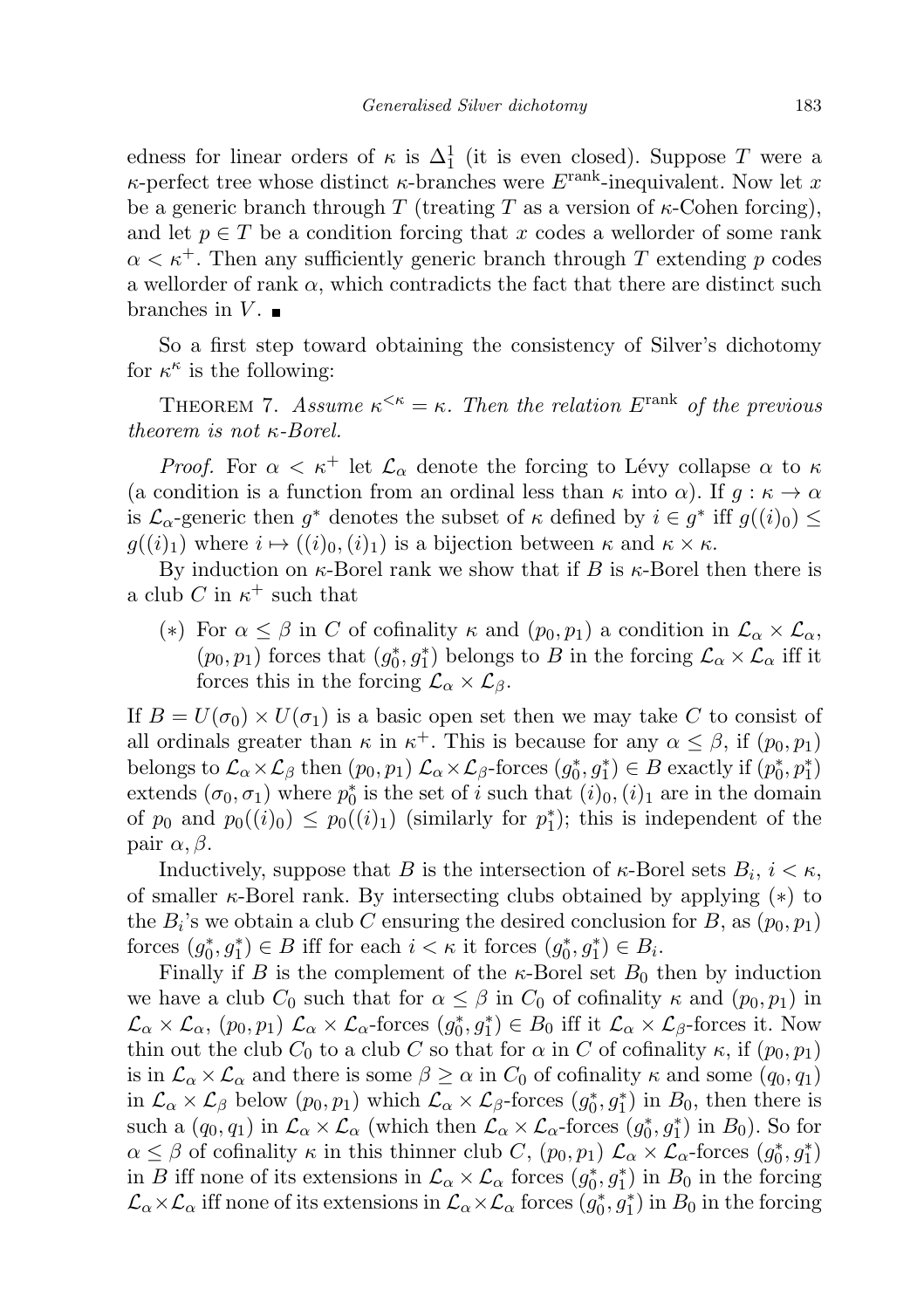$\mathcal{L}_\alpha\times\mathcal{L}_\beta$  iff none of its extensions in  $\mathcal{L}_\alpha\times\mathcal{L}_\beta$  forces  $(g_0^*,g_1^*)$  in  $B_0$  in the forcing  $\mathcal{L}_{\alpha} \times \mathcal{L}_{\beta}$  iff  $(p_0, p_1)$   $\mathcal{L}_{\alpha} \times \mathcal{L}_{\beta}$ -forces  $(g_0^*, g_1^*)$  in B, completing the induction.

It follows that  $E^{\text{rank}}$  is not  $\kappa$ -Borel, as otherwise we have  $g_0^*E^{\text{rank}}g_1^*$  where g<sub>0</sub> and g<sub>1</sub> are sufficiently generic for  $\mathcal{L}_{\alpha} \times \mathcal{L}_{\beta}$  with  $\alpha < \beta$ .

Now using an analogous argument we have:

THEOREM 8. Suppose that  $0^{\#}$  exists,  $\kappa$  is regular in L, and  $\lambda$  is the  $\kappa^+$ of V. Then after forcing over L with the Lévy collapse turning  $\lambda$  into  $\kappa^+$ , the Silver dichotomy holds for  $\kappa^{\kappa}$ .

*Proof.* Suppose that E is a  $\kappa$ -Borel equivalence relation in the Lévy collapse extension  $L[G]$ . For simplicity we assume that E has a  $\kappa$ -Borel code in L and therefore has  $\kappa$ -Borel rank less than  $(\kappa^+)^L$ . Suppose that E has more than  $\kappa$  classes in  $L[G]$  and let p be a Lévy collapse condition forcing that the Lévy collapse names  $(\sigma_{\alpha} \mid \alpha < \lambda)$  are pairwise E-inequivalent. We can assume that the  $\sigma_{\alpha}$ 's are of size less than  $\lambda$  and choose  $f : \lambda \to \lambda$  in L so that for each  $\alpha < \lambda$ ,  $\sigma_{\alpha}$  is an  $\mathcal{L}_{f(\alpha)}$ -name where  $\mathcal{L}_{\beta}$  denotes the part of the Lévy collapse forcing which collapses ordinals less than  $\beta$  to  $\kappa$ . We may assume that for each  $\alpha$ , the E-equivalence class of  $\sigma_{\alpha}$  does not depend on the choice of  $\mathcal{L}_{f(\alpha)}$ -generic, as otherwise this would fail for a pair of mutual  $\mathcal{L}_{f(\alpha)}$ -generics and by building a  $\kappa$ -perfect set of mutual  $\mathcal{L}_{f(\alpha)}$ -generics we obtain a  $\kappa$ -perfect set of distinct E-equivalence classes. It follows that if  $\alpha < \beta$  and p belongs to  $\mathcal{L}_{f(\alpha)}$  then  $(p, p)$  forces in  $\mathcal{L}_{f(\alpha)} \times \mathcal{L}_{f(\beta)}$  that  $\sigma_{\alpha}$  and  $\sigma_{\beta}$  are *E*-inequivalent.

Let I consist of the Silver indiscernibles between  $\kappa$  and  $\lambda$ , and for  $i < j$ in I let  $\pi_{ij}$  be an elementary embedding from L to L with critical point i, sending i to j. As p, the sequence  $(\sigma_{\alpha} \mid \alpha < \lambda)$  and the function f defined above are constructible, they are L-definable from parameters less than some  $i \in I$  together with indiscernibles  $\geq \lambda$ . Then for  $j \leq k$  in I above i, we have  $\sigma_k = \pi_{jk}(\sigma_j)$  and  $f(k) = \pi_{jk}(f(j))$ . Let  $I_0$  be the final segment of I consisting of all elements of  $I$  greater than  $i$ .

In analogy to the previous proof we show that for each  $\kappa$ -Borel B there is a club C contained in  $I_0$  such that:

(\*) Suppose that  $i_0 < i_1 < \cdots < i_n = j < i_{n+1} = k$  belong to C,  $(p_0, p_1) \leq (p, p)$  belongs to  $\mathcal{L}_{f(j)} \times \mathcal{L}_{f(j)}$  and is L-definable from the parameters in  $i_0 \cup \{i_0, i_1, \ldots, i_n\}$  together with indiscernibles  $> j$ . Then  $(p_0, p_1)$  forces that  $(\sigma_j^{g_0}, \sigma_j^{g_1})$  belongs to B in the forcing  $\mathcal{L}_{f(j)} \times \mathcal{L}_{f(j)}$  iff  $(p_0, \pi_{i_0 i_1} \pi_{i_1 i_2} \cdots \pi_{i_{n-1} i_n} \pi_{i_n i_{n+1}}(p_1))$  forces that  $(\sigma^{g_0}_j, \sigma^{g_1}_k$  $_{k}^{g_{1}}$ ) belongs to B in the forcing  $\mathcal{L}_{f(j)} \times \mathcal{L}_{f(k)}$ .

Note that the composition  $\pi_{i_0 i_1} \pi_{i_1 i_2} \cdots \pi_{i_{n-1} i_n} \pi_{i_n k}$  sends  $(i_0, i_1, \ldots, i_n)$  to  $(i_1, i_2, \ldots, i_{n+1}).$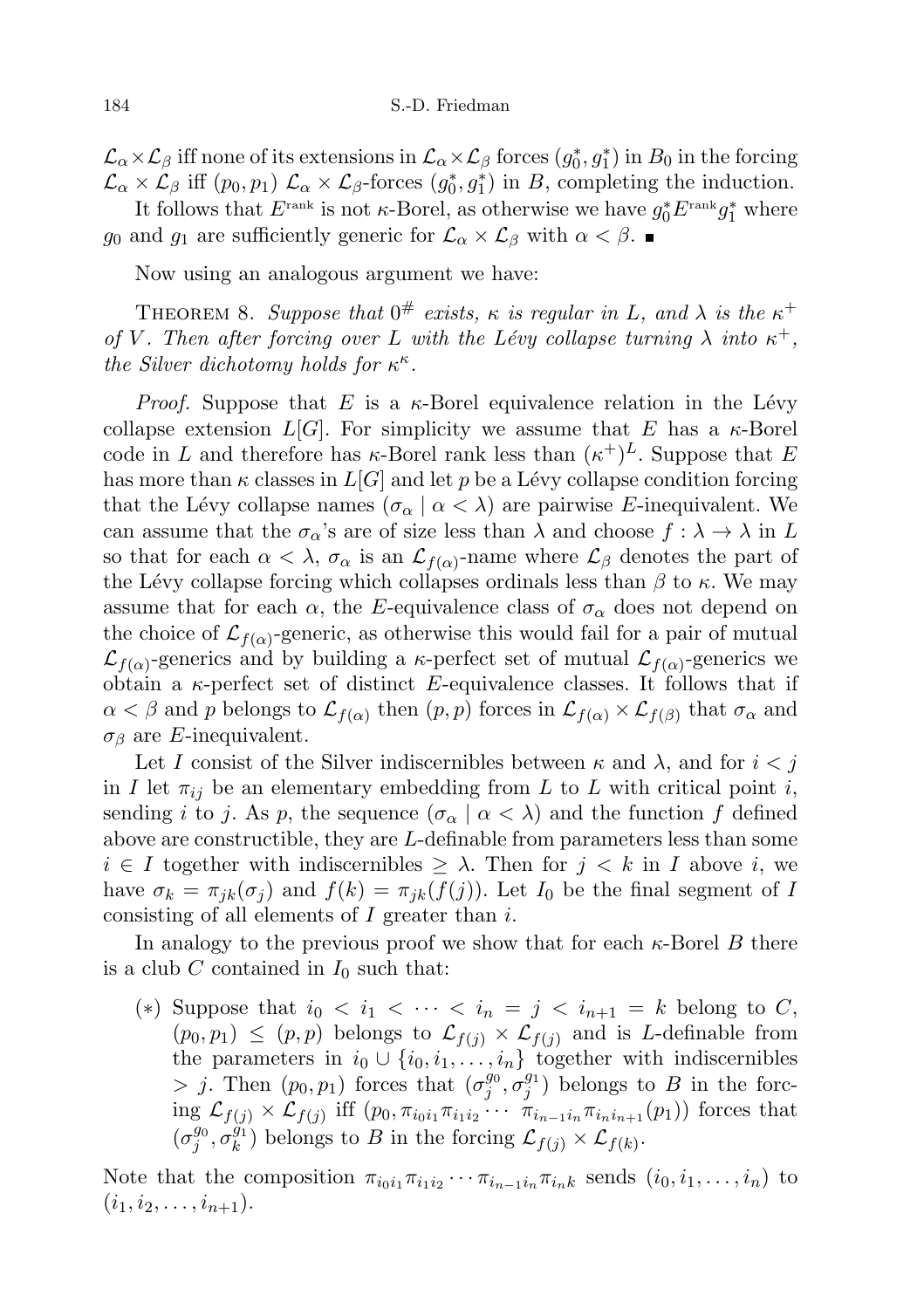We now prove  $(*)$  (with an appropriate choice of C) by induction on the  $\kappa$ -Borel rank of B. If  $B = U(\tau_0) \times U(\tau_1)$  is a basic open set then  $(p_0, p_1)$ forces that  $(\sigma_j^{g_0}, \sigma_j^{g_1})$  belongs to B iff both  $p_0$  forces that  $\sigma_j^{g_0}$  belongs to  $U(\tau_0)$  and  $p_1$  forces that  $\sigma_j^{g_1}$  belongs to  $U(\tau_1)$ ; as the latter is equivalent to  $\pi_{i_0i_1}\pi_{i_1i_2}\cdots\pi_{i_{n-1}i_n}\pi_{i_ni_{n+1}}(p_1)$  forcing that  $\sigma_k^{g_1}$  $k^{g_1}$  belongs to  $U(\tau_1)$ , the conclusion of (\*) follows, where we can take C to be the entire club  $I_0$ .

Inductively, suppose that B is the intersection of  $\kappa$ -Borel sets  $B_{\alpha}$ ,  $\alpha < \kappa$ , of smaller  $\kappa$ -Borel rank. Then  $(*)$  for the  $B_{\alpha}$ 's implies  $(*)$  for B by intersecting  $\kappa$  clubs.

Finally, suppose that  $B$  is the complement of the  $\kappa$ -Borel set  $B_0$  and the club  $C_0$  witnesses (\*) for  $B_0$ . Let C consist of all limit points of  $C_0$ ; we show that C witnesses (\*) for B. Suppose that  $i_0 < i_1 < \cdots < i_n = j < i_{n+1} = k$ and  $(p_0, p_1)$  are as in the hypothesis of  $(*)$  where  $i_0, i_1, \ldots, i_{n+1}$  belong to C. Let  $\pi$  denote the composition  $\pi_{i_0 i_1} \pi_{i_1 i_2} \cdots \pi_{i_{n-1} i_n} \pi_{i_n i_{n+1}}$ .

If  $(p_0, \pi(p_1))$  does not force that  $(\sigma_j^{g_0}, \sigma_k^{g_1})$  $\binom{g_1}{k}$  belongs to B then there is an extension  $(q_0, q_1)$  of  $(p_0, \pi(p_1))$  in  $\mathcal{L}_{f(j)} \times \mathcal{L}_{f(k)}$  which forces that  $(\sigma_j^{g_0}, \sigma_k^{g_1})$  $\binom{g_1}{k}$ belongs to  $B_0$ . As  $i_0$  is a limit point of  $C_0$ , we can choose  $i_{-1} < i_0$  in  $C_0$ (greater than the parameters used in the definition of  $(p_0, p_1)$ ) so that  $(q_0, q_1)$ is L-definable from parameters in  $i_0 \cup \{i_0, i_1, \ldots, i_{n+1}\}$  together with parameters  $\lt i_{-1}$  and indiscernibles  $\gt k$ . Now we consider the condition  $(q_0, q_1^*)$ in  $\mathcal{L}_{f(j)} \times \mathcal{L}_{f(j)}$ , where  $q_1^*$  is defined in L from  $i_{-1} < i_0 < \cdots < i_n$  (together with indiscernibles greater than  $i_n = j$  just like  $q_1$  is defined from  $i_0 < i_1 < \cdots < i_{n+1}$  (together with the same parameters  $and indis$ cernibles greater than  $i_{n+1} = k$ ). By induction,  $(q_0, q_1^*)$  forces that  $(\sigma_j^{g_0}, \sigma_j^{g_1})$ belongs to  $B_0$ . Moreover  $(q_0, q_1^*)$  is an extension of  $(p_0, p_1)$  as  $(q_0, q_1)$  is an extension of  $(p_0, \pi(p_1))$  (this implies that  $q_1^*$  is an extension of  $p_1$ ). So  $(p_0, p_1)$ does not force that  $(\sigma_j^{g_0}, \sigma_j^{g_1})$  belongs to B.

Conversely, suppose that  $(p_0, p_1)$  does not force that  $(\sigma_j^{g_0}, \sigma_j^{g_1})$  belongs to B. Then there is an extension  $(q_0, q_1)$  of  $(p_0, p_1)$  which forces that  $(\sigma_j^{g_0}, \sigma_j^{g_1})$ belongs to  $B_0$ . We may assume that  $(q_0, q_1)$  is definable in L from parameters in  $i_0 \cup \{i_0, i_1, \ldots, i_n\}$  together with indiscernibles greater than  $i_n$ . By induction  $(q_0, \pi(q_1))$  forces that  $(\sigma_j^{g_0}, \sigma_k^{g_1})$  $\binom{g_1}{k}$  belongs to  $B_0$  where  $\pi$  is the composition  $\pi_{i_0,i_1}\pi_{i_1i_2}\cdots\pi_{i_{n-1}i_n}\pi_{i_ni_{n+1}}$ . This condition extends the condition  $(p_0, \pi(p_1))$  and therefore establishes that  $(p_0, \pi(p_1))$  does not force that  $(\sigma_j^{g_0}, \sigma_j^{g_1})$  belongs to B.

Now apply  $(*)$  to the  $\kappa$ -Borel set E, producing a club C. As mentioned before, we can assume that  $(p, p)$  does  $\mathcal{L}_{f(i)} \times \mathcal{L}_{f(i)}$ -force  $\sigma_i^{\dot{g}_0} E \sigma_i^{\dot{g}_1}$ . It follows that for  $i < j$  in  $C$ ,  $(p, p)$  also  $\mathcal{L}_{f(i)} \times \mathcal{L}_{f(j)}$ -forces  $\sigma_i E \sigma_j$ , as p is not moved by any elementary embedding which is the identity below an element of  $I_0$ . But this contradicts our assumption that  $\sigma_{\alpha}$ ,  $\sigma_{\beta}$  are forced by  $(p, p)$  in  $\mathcal{L}_{\alpha} \times \mathcal{L}_{\beta}$ to be E-inequivalent when p belongs to  $\mathcal{L}_{\alpha}$  and  $\alpha < \beta$ .